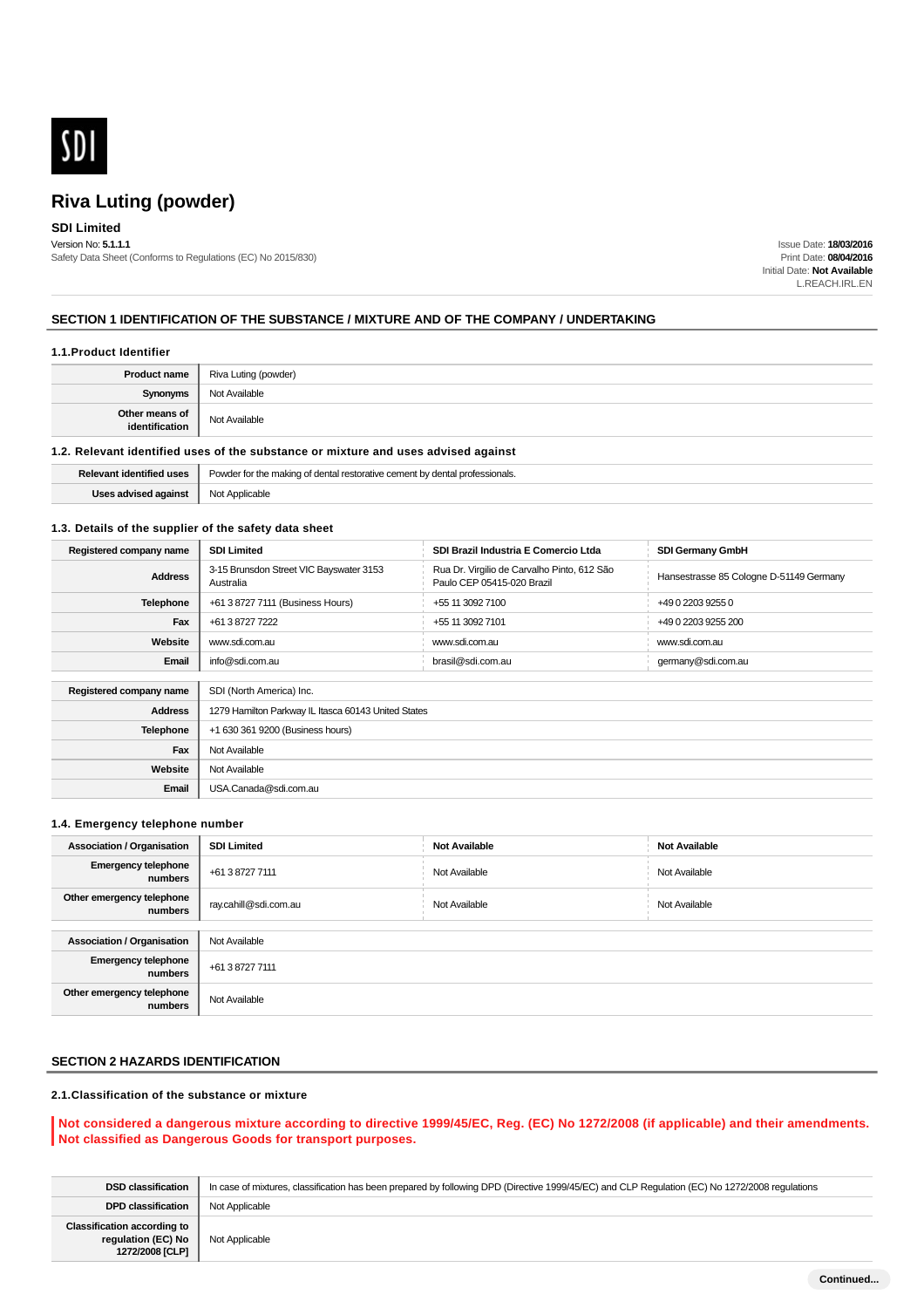#### **2.2. Label elements**

| <b>CLP label elements</b> | Not Applicable        |
|---------------------------|-----------------------|
|                           |                       |
| <b>SIGNAL WORD</b>        | <b>NOT APPLICABLE</b> |

#### **Hazard statement(s)**

Not Applicable

#### **Supplementary statement(s)**

**EUH210** Safety data sheet available on request.

#### **Precautionary statement(s) Prevention**

Not Applicable

**Precautionary statement(s) Response**

#### Not Applicable

**Precautionary statement(s) Storage**

Not Applicable

#### **Precautionary statement(s) Disposal**

Not Applicable

#### **2.3. Other hazards**

Ingestion may produce health damage\*.

May produce discomfort of the eyes, respiratory tract and skin\*.

REACh - Art.57-59: The mixture does not contain Substances of Very High Concern (SVHC) at the SDS print date.

### **SECTION 3 COMPOSITION / INFORMATION ON INGREDIENTS**

#### **3.1.Substances**

See 'Composition on ingredients' in Section 3.2

#### **3.2.Mixtures**

| 1.CAS No<br>2.EC No<br>3. Index No<br><b>4.REACH No</b>                         | %[weight] | Name                             | <b>Classification according to</b><br>directive 67/548/EEC [DSD] | Classification according to regulation (EC) No 1272/2008 [CLP]                                                                                                                                                                              |
|---------------------------------------------------------------------------------|-----------|----------------------------------|------------------------------------------------------------------|---------------------------------------------------------------------------------------------------------------------------------------------------------------------------------------------------------------------------------------------|
| 1. Not Available<br>2. Not Applicable<br>3. Not Applicable<br>4. Not Applicable | 80-90     | glass powder                     | Not Applicable                                                   | Not Applicable                                                                                                                                                                                                                              |
| 1.9003-01-4<br>2. Not Available<br>3. Not Available<br>4. Not Available         | $10 - 20$ | acrylic acid<br>homopolymer      | R36/37/38, R51/53 <sup>[1]</sup>                                 | Skin Corrosion/Irritation Category 2, Eye Irritation Category 2, Specific target organ<br>toxicity - single exposure Category 3 (respiratory tract irritation), Chronic Aquatic<br>Hazard Category 2; H315, H319, H335, H411 <sup>[1]</sup> |
| Legend:                                                                         |           | 4. Classification drawn from C&L |                                                                  | 1. Classification by vendor; 2. Classification drawn from EC Directive 67/548/EEC - Annex I ; 3. Classification drawn from EC Directive 1272/2008 - Annex VI                                                                                |

### **SECTION 4 FIRST AID MEASURES**

### **4.1. Description of first aid measures**

| General             | If skin or hair contact occurs:<br>Flush skin and hair with running water (and soap if available).<br>Seek medical attention in event of irritation.<br>If this product comes in contact with eyes:<br>▶ Wash out immediately with water.<br>If irritation continues, seek medical attention.<br>► Removal of contact lenses after an eye injury should only be undertaken by skilled personnel.<br>If fumes or combustion products are inhaled remove from contaminated area.<br>$\triangleright$ Seek medical attention.<br>Inmediately give a glass of water.<br>First aid is not generally required. If in doubt, contact a Poisons Information Centre or a doctor.<br>Seek medical attention. |
|---------------------|----------------------------------------------------------------------------------------------------------------------------------------------------------------------------------------------------------------------------------------------------------------------------------------------------------------------------------------------------------------------------------------------------------------------------------------------------------------------------------------------------------------------------------------------------------------------------------------------------------------------------------------------------------------------------------------------------|
| <b>Eye Contact</b>  | If this product comes in contact with eyes:<br>• Wash out immediately with water.<br>If irritation continues, seek medical attention.<br>Removal of contact lenses after an eye injury should only be undertaken by skilled personnel.                                                                                                                                                                                                                                                                                                                                                                                                                                                             |
| <b>Skin Contact</b> | If skin or hair contact occurs:<br>• Flush skin and hair with running water (and soap if available).<br>▶ Seek medical attention in event of irritation.                                                                                                                                                                                                                                                                                                                                                                                                                                                                                                                                           |
| Inhalation          | If fumes or combustion products are inhaled remove from contaminated area.<br>▶ Seek medical attention.                                                                                                                                                                                                                                                                                                                                                                                                                                                                                                                                                                                            |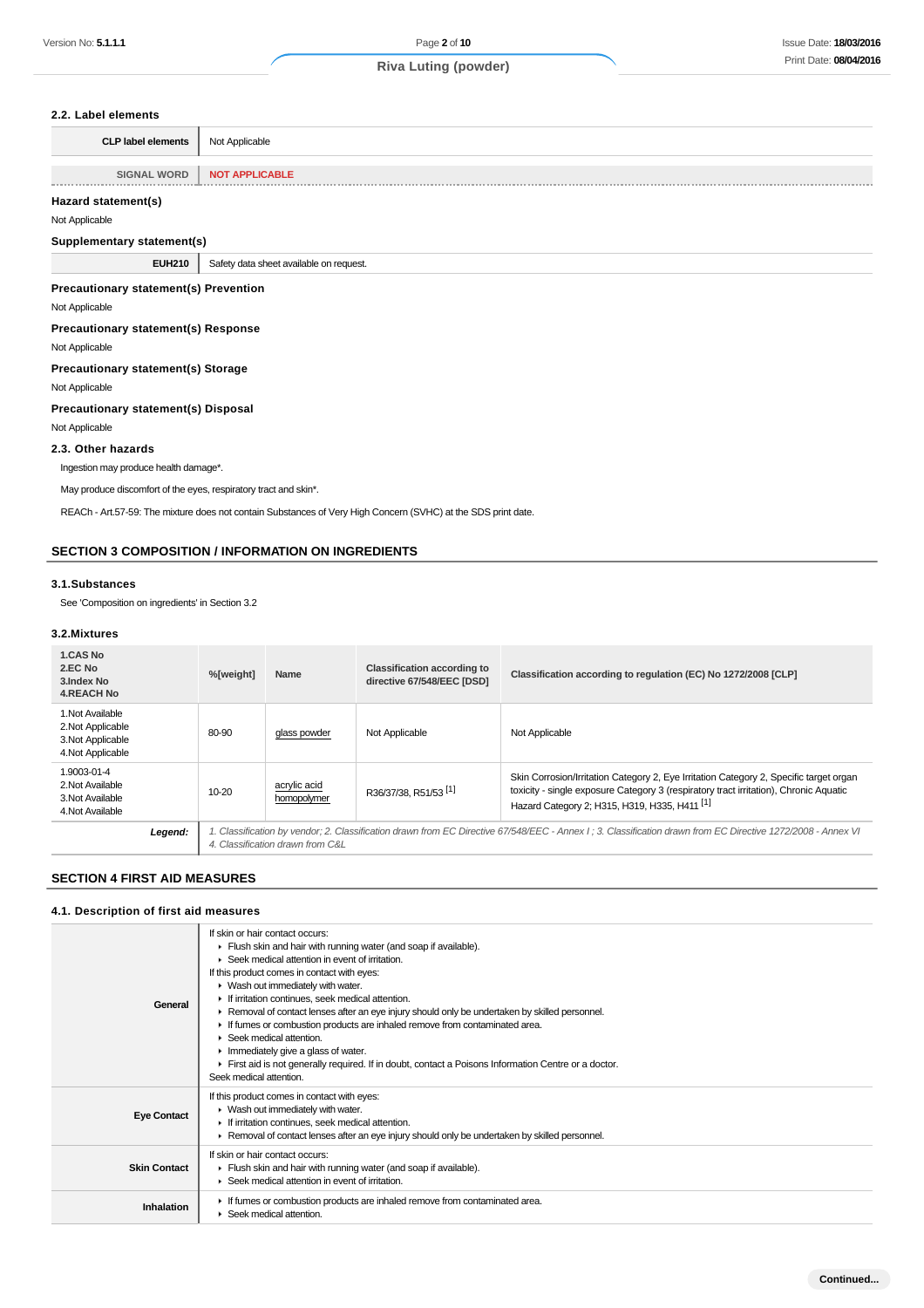| Ingestion                                                                                         | $\blacktriangleright$ Immediately give a glass of water.<br>First aid is not generally required. If in doubt, contact a Poisons Information Centre or a doctor.<br>Seek medical attention. |  |
|---------------------------------------------------------------------------------------------------|--------------------------------------------------------------------------------------------------------------------------------------------------------------------------------------------|--|
| 4.2 Most important symptoms and effects, both acute and delayed                                   |                                                                                                                                                                                            |  |
| See Section 11<br>4.3. Indication of any immediate medical attention and special treatment needed |                                                                                                                                                                                            |  |

Treat symptomatically.

### **SECTION 5 FIREFIGHTING MEASURES**

#### **5.1. Extinguishing media**

Foam is generally ineffective.

#### **5.2. Special hazards arising from the substrate or mixture**

| <b>Fire Incompatibility</b>  | None known.                                                                                                                                                                                                                                                                                                                                                                                                                                                                                                                                                   |
|------------------------------|---------------------------------------------------------------------------------------------------------------------------------------------------------------------------------------------------------------------------------------------------------------------------------------------------------------------------------------------------------------------------------------------------------------------------------------------------------------------------------------------------------------------------------------------------------------|
| 5.3. Advice for firefighters |                                                                                                                                                                                                                                                                                                                                                                                                                                                                                                                                                               |
| <b>Fire Fighting</b>         | Alert Fire Brigade and tell them location and nature of hazard.<br>• Wear breathing apparatus plus protective gloves in the event of a fire.<br>Prevent, by any means available, spillage from entering drains or water courses.<br>• Use fire fighting procedures suitable for surrounding area.<br><b>DO NOT</b> approach containers suspected to be hot.<br>Cool fire exposed containers with water spray from a protected location.<br>If safe to do so, remove containers from path of fire.<br>Equipment should be thoroughly decontaminated after use. |
| <b>Fire/Explosion Hazard</b> | $\triangleright$ Non combustible.<br>• Not considered a significant fire risk, however containers may burn.<br>Decomposes on heating and produces; carbon monoxide (CO) carbon dioxide (CO2)                                                                                                                                                                                                                                                                                                                                                                  |

### **SECTION 6 ACCIDENTAL RELEASE MEASURES**

#### **6.1. Personal precautions, protective equipment and emergency procedures**

See section 8

#### **6.2. Environmental precautions**

See section 12

#### **6.3. Methods and material for containment and cleaning up**

| <b>Minor Spills</b> | Clean up all spills immediately.<br>Avoid contact with skin and eyes.<br>▶ Wear impervious gloves and safety glasses.<br>▶ Use dry clean up procedures and avoid generating dust.<br>• Vacuum up (consider explosion-proof machines designed to be grounded during storage and use).<br>▶ Do NOT use air hoses for cleaning<br>Place spilled material in clean, dry, sealable, labelled container.                                                                                                                                                       |
|---------------------|----------------------------------------------------------------------------------------------------------------------------------------------------------------------------------------------------------------------------------------------------------------------------------------------------------------------------------------------------------------------------------------------------------------------------------------------------------------------------------------------------------------------------------------------------------|
| <b>Major Spills</b> | • Clear area of personnel and move upwind.<br>Alert Fire Brigade and tell them location and nature of hazard.<br>• Control personal contact with the substance, by using protective equipment and dust respirator.<br>Prevent spillage from entering drains, sewers or water courses.<br>$\blacktriangleright$ Avoid generating dust.<br>Sweep, shovel up. Recover product wherever possible.<br>▶ Put residues in labelled plastic bags or other containers for disposal.<br>If contamination of drains or waterways occurs, advise emergency services. |

#### **6.4. Reference to other sections**

Personal Protective Equipment advice is contained in Section 8 of the SDS.

### **SECTION 7 HANDLING AND STORAGE**

### **7.1. Precautions for safe handling**

| Safe handling | Limit all unnecessary personal contact.<br>▶ Wear protective clothing when risk of exposure occurs.<br>▶ Use in a well-ventilated area.<br>Avoid contact with incompatible materials.<br>▶ When handling, DO NOT eat, drink or smoke.<br>▶ Keep containers securely sealed when not in use.<br>Avoid physical damage to containers.<br>Always wash hands with soap and water after handling.<br>• Work clothes should be laundered separately.<br>• Use good occupational work practice.<br>• Observe manufacturer's storage and handling recommendations contained within this SDS. |
|---------------|--------------------------------------------------------------------------------------------------------------------------------------------------------------------------------------------------------------------------------------------------------------------------------------------------------------------------------------------------------------------------------------------------------------------------------------------------------------------------------------------------------------------------------------------------------------------------------------|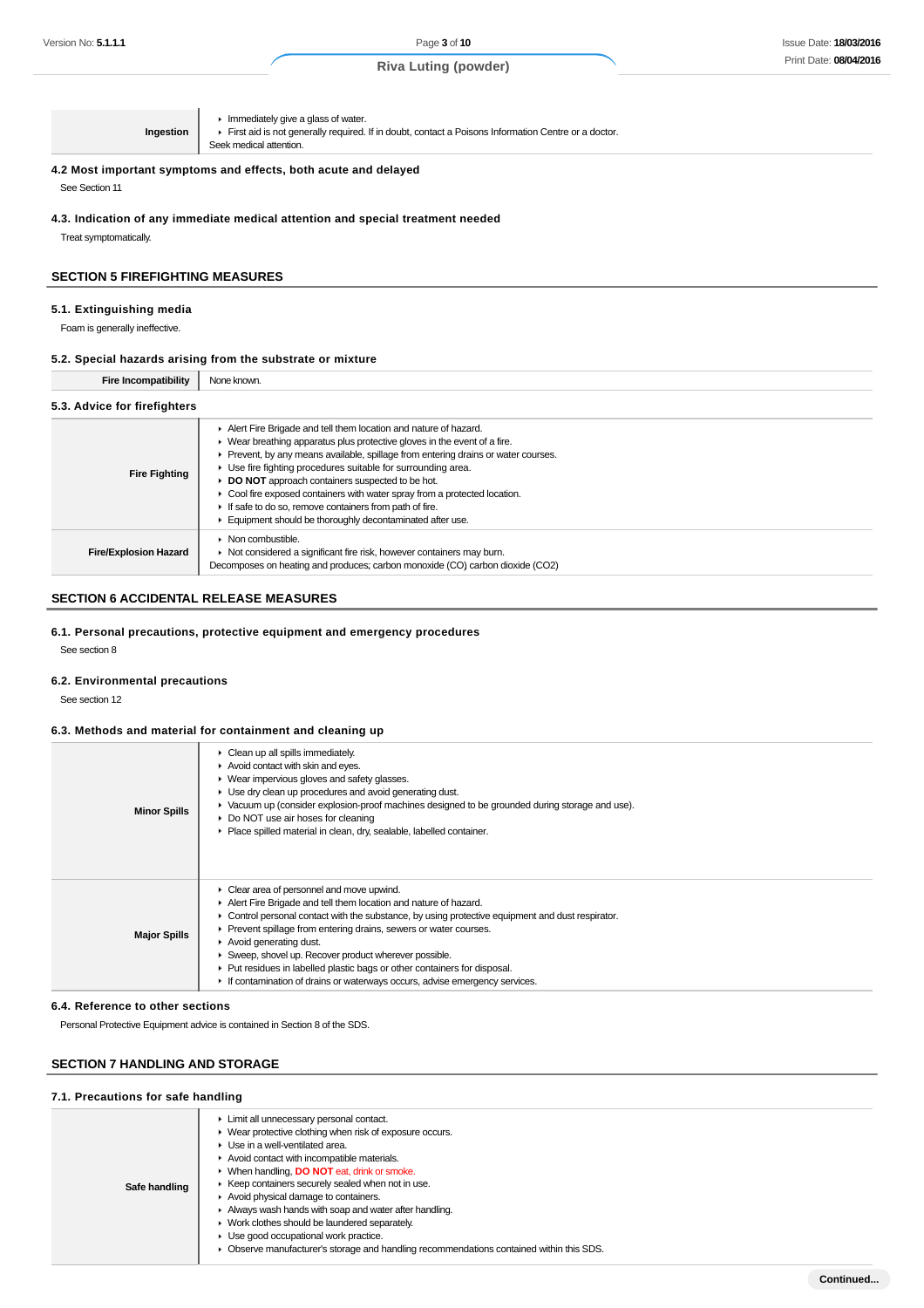|                                  | Atmosphere should be regularly checked against established exposure standards to ensure safe working conditions are maintained.            |
|----------------------------------|--------------------------------------------------------------------------------------------------------------------------------------------|
| Fire and explosion<br>protection | See section 5                                                                                                                              |
| Other information                | Store in a dry and well ventilated-area, away from heat and sunlight.<br>Do not store in direct sunlight.<br>Store between 5 and 30 deg C. |

### **7.2. Conditions for safe storage, including any**

| Suitable container      | <b>DO NOT</b> repack. Use containers supplied by manufacturer only<br>Check that containers are clearly labelled and free from leaks |
|-------------------------|--------------------------------------------------------------------------------------------------------------------------------------|
| Storage incompatibility | None known                                                                                                                           |

### **7.3. Specific end use(s)**

See section 1.2

### **SECTION 8 EXPOSURE CONTROLS / PERSONAL PROTECTION**

#### **8.1. Control parameters**

# **DERIVED NO EFFECT LEVEL (DNEL)**

Not Available

#### **PREDICTED NO EFFECT LEVEL (PNEC)**

Not Available

#### **OCCUPATIONAL EXPOSURE LIMITS (OEL)**

### **INGREDIENT DATA**

| Source                   | Ingredient                                        | <b>Material name</b> | <b>TWA</b>    | <b>STEL</b>          |  | Peak          | <b>Notes</b>  |
|--------------------------|---------------------------------------------------|----------------------|---------------|----------------------|--|---------------|---------------|
| Not Available            | Not Available                                     | Not Available        | Not Available | Not Available        |  | Not Available | Not Available |
| <b>EMERGENCY LIMITS</b>  |                                                   |                      |               |                      |  |               |               |
| Ingredient               | <b>Material name</b>                              |                      |               | TEEL-1               |  | TEEL-2        | TEEL-3        |
| acrylic acid homopolymer | Acrylic acid polymers; (Acrylic polymer or resin) |                      |               | $7.5 \text{ mg/m}$ 3 |  | 83 mg/m3      | 500 mg/m3     |
|                          |                                                   |                      |               |                      |  |               |               |
| Ingredient               | <b>Original IDLH</b>                              |                      |               | <b>Revised IDLH</b>  |  |               |               |
| glass powder             | Not Available                                     |                      |               | Not Available        |  |               |               |
| acrylic acid homopolymer | Not Available                                     |                      |               | Not Available        |  |               |               |

#### **MATERIAL DATA**

#### **8.2. Exposure controls**

|                      | Engineering controls are used to remove a hazard or place a barrier between the worker and the hazard. Well-designed engineering controls can be highly<br>effective in protecting workers and will typically be independent of worker interactions to provide this high level of protection.<br>The basic types of engineering controls are:<br>Process controls which involve changing the way a job activity or process is done to reduce the risk.<br>Enclosure and/or isolation of emission source which keeps a selected hazard "physically" away from the worker and ventilation that strategically "adds" and<br>"removes" air in the work environment. Ventilation can remove or dilute an air contaminant if designed properly. The design of a ventilation system must match<br>the particular process and chemical or contaminant in use.<br>Employers may need to use multiple types of controls to prevent employee overexposure. |                                  |                                    |  |  |
|----------------------|-------------------------------------------------------------------------------------------------------------------------------------------------------------------------------------------------------------------------------------------------------------------------------------------------------------------------------------------------------------------------------------------------------------------------------------------------------------------------------------------------------------------------------------------------------------------------------------------------------------------------------------------------------------------------------------------------------------------------------------------------------------------------------------------------------------------------------------------------------------------------------------------------------------------------------------------------|----------------------------------|------------------------------------|--|--|
|                      | ► Local exhaust ventilation is required where solids are handled as powders or crystals; even when particulates are relatively large, a certain proportion will be<br>powdered by mutual friction.<br>If in spite of local exhaust an adverse concentration of the substance in air could occur, respiratory protection should be considered.<br>Such protection might consist of:<br>(a): particle dust respirators, if necessary, combined with an absorption cartridge;<br>(b): filter respirators with absorption cartridge or canister of the right type;<br>(c): fresh-air hoods or masks.<br>Air contaminants generated in the workplace possess varying "escape" velocities which, in turn, determine the "capture velocities" of fresh circulating air<br>required to effectively remove the contaminant.                                                                                                                              |                                  |                                    |  |  |
| 8.2.1. Appropriate   | Type of Contaminant:                                                                                                                                                                                                                                                                                                                                                                                                                                                                                                                                                                                                                                                                                                                                                                                                                                                                                                                            |                                  | Air Speed:                         |  |  |
| engineering controls | direct spray, spray painting in shallow booths, drum filling, conveyer loading, crusher dusts, gas discharge (active generation<br>1-2.5 m/s (200-500<br>into zone of rapid air motion)<br>$f/min.$ )                                                                                                                                                                                                                                                                                                                                                                                                                                                                                                                                                                                                                                                                                                                                           |                                  |                                    |  |  |
|                      | grinding, abrasive blasting, tumbling, high speed wheel generated dusts (released at high initial velocity into zone of very high<br>rapid air motion).                                                                                                                                                                                                                                                                                                                                                                                                                                                                                                                                                                                                                                                                                                                                                                                         |                                  | 2.5-10 m/s (500-2000<br>$f/min.$ ) |  |  |
|                      | Within each range the appropriate value depends on:                                                                                                                                                                                                                                                                                                                                                                                                                                                                                                                                                                                                                                                                                                                                                                                                                                                                                             |                                  |                                    |  |  |
|                      | Lower end of the range                                                                                                                                                                                                                                                                                                                                                                                                                                                                                                                                                                                                                                                                                                                                                                                                                                                                                                                          | Upper end of the range           |                                    |  |  |
|                      | 1: Room air currents minimal or favourable to capture                                                                                                                                                                                                                                                                                                                                                                                                                                                                                                                                                                                                                                                                                                                                                                                                                                                                                           | 1: Disturbing room air currents  |                                    |  |  |
|                      | 2: Contaminants of low toxicity or of nuisance value only.                                                                                                                                                                                                                                                                                                                                                                                                                                                                                                                                                                                                                                                                                                                                                                                                                                                                                      | 2: Contaminants of high toxicity |                                    |  |  |
|                      | 3: Intermittent, low production.                                                                                                                                                                                                                                                                                                                                                                                                                                                                                                                                                                                                                                                                                                                                                                                                                                                                                                                | 3: High production, heavy use    |                                    |  |  |
|                      |                                                                                                                                                                                                                                                                                                                                                                                                                                                                                                                                                                                                                                                                                                                                                                                                                                                                                                                                                 | 4: Small hood-local control only |                                    |  |  |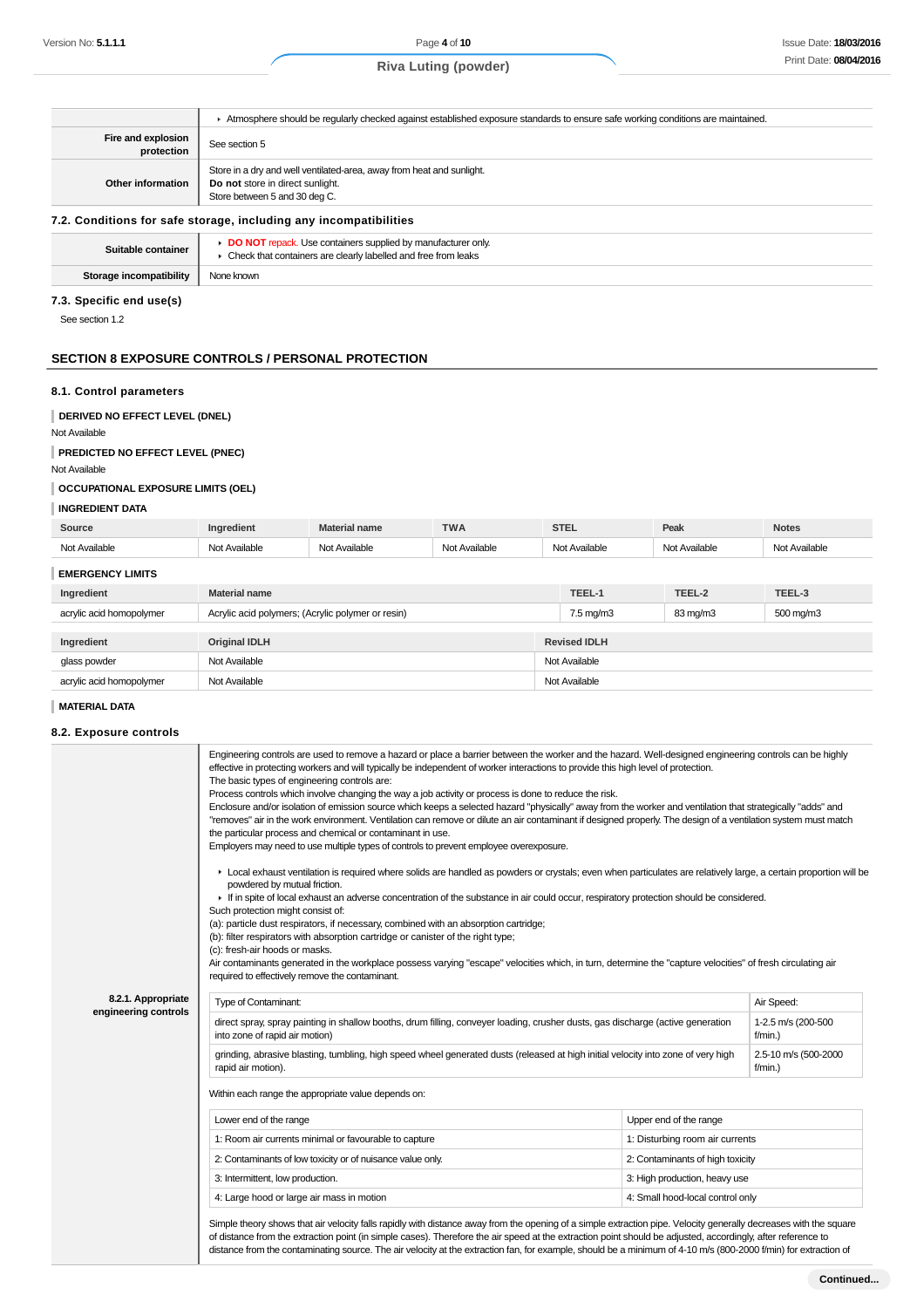|                            | crusher dusts generated 2 metres distant from the extraction point. Other mechanical considerations, producing performance deficits within the extraction<br>apparatus, make it essential that theoretical air velocities are multiplied by factors of 10 or more when extraction systems are installed or used.                                                                                                                                                                                                                                                                                                                                                                                                                                                                                                                                                                                                                                            |
|----------------------------|-------------------------------------------------------------------------------------------------------------------------------------------------------------------------------------------------------------------------------------------------------------------------------------------------------------------------------------------------------------------------------------------------------------------------------------------------------------------------------------------------------------------------------------------------------------------------------------------------------------------------------------------------------------------------------------------------------------------------------------------------------------------------------------------------------------------------------------------------------------------------------------------------------------------------------------------------------------|
| 8.2.2. Personal protection |                                                                                                                                                                                                                                                                                                                                                                                                                                                                                                                                                                                                                                                                                                                                                                                                                                                                                                                                                             |
| Eye and face protection    | Safety glasses with side shields<br>Chemical goggles.<br>► Contact lenses may pose a special hazard; soft contact lenses may absorb and concentrate irritants. A written policy document, describing the wearing of<br>lenses or restrictions on use, should be created for each workplace or task. This should include a review of lens absorption and adsorption for the class of<br>chemicals in use and an account of injury experience. Medical and first-aid personnel should be trained in their removal and suitable equipment should be<br>readily available. In the event of chemical exposure, begin eye irrigation immediately and remove contact lens as soon as practicable. Lens should be removed<br>at the first signs of eye redness or irritation - lens should be removed in a clean environment only after workers have washed hands thoroughly. [CDC NIOSH<br>Current Intelligence Bulletin 59], [AS/NZS 1336 or national equivalent] |
| <b>Skin protection</b>     | See Hand protection below                                                                                                                                                                                                                                                                                                                                                                                                                                                                                                                                                                                                                                                                                                                                                                                                                                                                                                                                   |
| Hands/feet protection      | ▶ Wear chemical protective gloves, e.g. PVC.<br>▶ Wear safety footwear or safety gumboots, e.g. Rubber<br>Rubber Gloves                                                                                                                                                                                                                                                                                                                                                                                                                                                                                                                                                                                                                                                                                                                                                                                                                                     |
| <b>Body protection</b>     | See Other protection below                                                                                                                                                                                                                                                                                                                                                                                                                                                                                                                                                                                                                                                                                                                                                                                                                                                                                                                                  |
| Other protection           | No special equipment needed when handling small quantities.<br><b>OTHERWISE:</b><br>$\triangleright$ Overalls.<br>▶ Barrier cream.<br>Eyewash unit.                                                                                                                                                                                                                                                                                                                                                                                                                                                                                                                                                                                                                                                                                                                                                                                                         |
| <b>Thermal hazards</b>     | Not Available                                                                                                                                                                                                                                                                                                                                                                                                                                                                                                                                                                                                                                                                                                                                                                                                                                                                                                                                               |

#### **Respiratory protection**

Particulate. (AS/NZS 1716 & 1715, EN 143:000 & 149:001, ANSI Z88 or national equivalent)

| <b>Required Minimum Protection Factor</b> | <b>Half-Face Respirator</b> | <b>Full-Face Respirator</b> | <b>Powered Air Respirator</b> |
|-------------------------------------------|-----------------------------|-----------------------------|-------------------------------|
| up to $10 \times ES$                      | P1<br>Air-line*             |                             | PAPR-P1                       |
| up to $50 \times ES$                      | Air-line**                  | P <sub>2</sub>              | PAPR-P2                       |
| up to $100 \times ES$                     |                             | P <sub>3</sub>              | $\overline{\phantom{a}}$      |
|                                           |                             | Air-line*                   |                               |
| $100 + x ES$                              |                             | Air-line**                  | PAPR-P3                       |

\* - Negative pressure demand \*\* - Continuous flow

A(All classes) = Organic vapours, B AUS or B1 = Acid gasses, B2 = Acid gas or hydrogen cyanide(HCN), B3 = Acid gas or hydrogen cyanide(HCN), E = Sulfur dioxide(SO2), G = Agricultural chemicals, K = Ammonia(NH3), Hg = Mercury, NO = Oxides of nitrogen, MB = Methyl bromide, AX = Low boiling point organic compounds(below 65 degC)

#### **8.2.3. Environmental exposure controls**

See section 12

#### **SECTION 9 PHYSICAL AND CHEMICAL PROPERTIES**

# **9.1. Information on basic physical and chemical properties**

| Appearance                                      | Fine white powder, insoluble in water. |                                                   |                |  |  |
|-------------------------------------------------|----------------------------------------|---------------------------------------------------|----------------|--|--|
|                                                 |                                        |                                                   |                |  |  |
| <b>Physical state</b>                           | <b>Divided Solid</b>                   | Relative density (Water = 1)                      | Not Available  |  |  |
| Odour                                           | Not Available                          | <b>Partition coefficient</b><br>n-octanol / water | Not Available  |  |  |
| <b>Odour threshold</b>                          | Not Available                          | Auto-ignition temperature<br>$(^{\circ}C)$        | Not Available  |  |  |
| pH (as supplied)                                | Not Available                          | Decomposition<br>temperature                      | Not Available  |  |  |
| Melting point / freezing<br>point (°C)          | Not Available                          | Viscosity (cSt)                                   | Not Available  |  |  |
| Initial boiling point and<br>boiling range (°C) | Not Available                          | Molecular weight (g/mol)                          | Not Applicable |  |  |
| Flash point (°C)                                | Not Available                          | <b>Taste</b>                                      | Not Available  |  |  |
| <b>Evaporation rate</b>                         | Not Available                          | <b>Explosive properties</b>                       | Not Available  |  |  |
| Flammability                                    | Not Available                          | <b>Oxidising properties</b>                       | Not Available  |  |  |
| Upper Explosive Limit (%)                       | Not Available                          | Surface Tension (dyn/cm or<br>$mN/m$ )            | Not Applicable |  |  |
| Lower Explosive Limit (%)                       | Not Available                          | <b>Volatile Component (%vol)</b>                  | Not Available  |  |  |
| Vapour pressure (kPa)                           | Not Available                          | Gas group                                         | Not Available  |  |  |
| Solubility in water (g/L)                       | Immiscible                             | pH as a solution (1%)                             | Not Available  |  |  |
| Vapour density $(Air = 1)$                      | Not Available                          | VOC g/L                                           | Not Available  |  |  |
|                                                 |                                        |                                                   |                |  |  |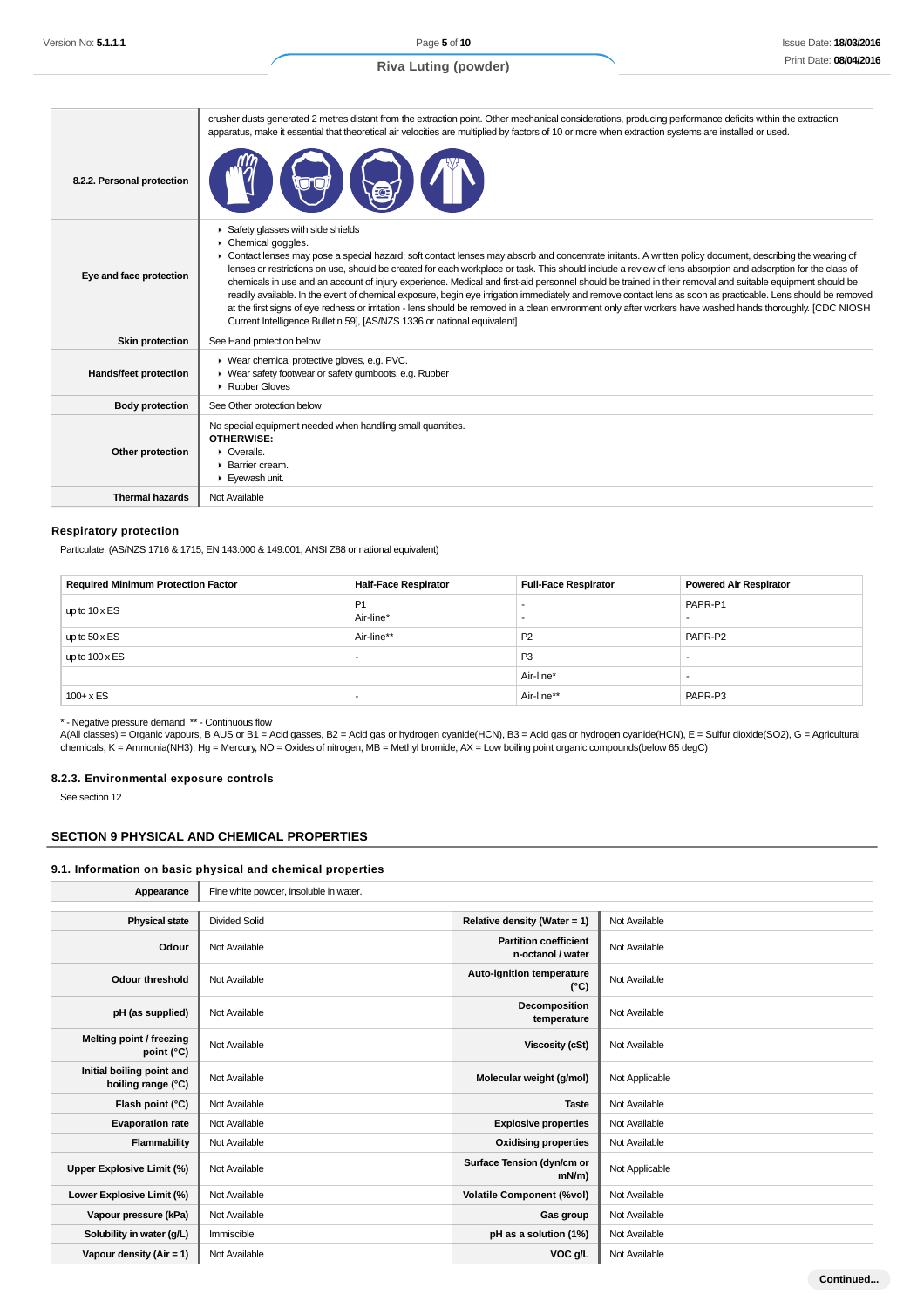### **9.2. Other information**

Not Available

### **SECTION 10 STABILITY AND REACTIVITY**

| 10.1. Reactivity                            | See section 7.2                                                           |
|---------------------------------------------|---------------------------------------------------------------------------|
| 10.2. Chemical stability                    | Product is considered stable and hazardous polymerisation will not occur. |
| 10.3. Possibility of<br>hazardous reactions | See section 7.2                                                           |
| 10.4. Conditions to avoid                   | See section 7.2                                                           |
| 10.5. Incompatible materials                | See section 7.2                                                           |
| 10.6. Hazardous<br>decomposition products   | See section 5.3                                                           |

### **SECTION 11 TOXICOLOGICAL INFORMATION**

#### **11.1. Information on toxicological effects**

| Inhaled             | Limited evidence or practical experience suggests that the material may produce irritation of the respiratory system, in a significant number of individuals,<br>following inhalation. In contrast to most organs, the lung is able to respond to a chemical insult by first removing or neutralising the irritant and then repairing<br>the damage. The repair process, which initially evolved to protect mammalian lungs from foreign matter and antigens, may however, produce further lung<br>damage resulting in the impairment of gas exchange, the primary function of the lungs. Respiratory tract irritation often results in an inflammatory response<br>involving the recruitment and activation of many cell types, mainly derived from the vascular system.<br>Persons with impaired respiratory function, airway diseases and conditions such as emphysema or chronic bronchitis, may incur further disability if excessive<br>concentrations of particulate are inhaled.<br>If prior damage to the circulatory or nervous systems has occurred or if kidney damage has been sustained, proper screenings should be conducted on<br>individuals who may be exposed to further risk if handling and use of the material result<br>in excessive exposures. |
|---------------------|-------------------------------------------------------------------------------------------------------------------------------------------------------------------------------------------------------------------------------------------------------------------------------------------------------------------------------------------------------------------------------------------------------------------------------------------------------------------------------------------------------------------------------------------------------------------------------------------------------------------------------------------------------------------------------------------------------------------------------------------------------------------------------------------------------------------------------------------------------------------------------------------------------------------------------------------------------------------------------------------------------------------------------------------------------------------------------------------------------------------------------------------------------------------------------------------------------------------------------------------------------------------------|
| Ingestion           | Accidental ingestion of the material may be damaging to the health of the individual.                                                                                                                                                                                                                                                                                                                                                                                                                                                                                                                                                                                                                                                                                                                                                                                                                                                                                                                                                                                                                                                                                                                                                                                   |
| <b>Skin Contact</b> | Limited evidence exists, or practical experience predicts, that the material either produces inflammation of the skin in a substantial number of individuals<br>following direct contact, and/or produces significant inflammation when applied to the healthy intact skin of animals, for up to four hours, such inflammation<br>being present twenty-four hours or more after the end of the exposure period. Skin irritation may also be present after prolonged or repeated exposure; this may<br>result in a form of contact dermatitis (nonallergic). The dermatitis is often characterised by skin redness (erythema) and swelling (oedema) which may<br>progress to blistering (vesiculation), scaling and thickening of the epidermis. At the microscopic level there may be intercellular oedema of the spongy layer of<br>the skin (spongiosis) and intracellular oedema of the epidermis.                                                                                                                                                                                                                                                                                                                                                                   |
| Eye                 | Limited evidence exists, or practical experience suggests, that the material may cause eye irritation in a substantial number of individuals and/or is expected to<br>produce significant ocular lesions which are present twenty-four hours or more after instillation into the eye(s) of experimental animals. Repeated or prolonged<br>eye contact may cause inflammation characterised by temporary redness (similar to windburn) of the conjunctiva (conjunctivitis); temporary impairment of vision<br>and/or other transient eye damage/ulceration may occur.                                                                                                                                                                                                                                                                                                                                                                                                                                                                                                                                                                                                                                                                                                    |
| Chronic             | Long-term exposure to the product is not thought to produce chronic effects adverse to health (as classified by EC Directives using animal models);<br>nevertheless exposure by all routes should be minimised as a matter of course.<br>Long term exposure to high dust concentrations may cause changes in lung function (i.e. pneumoconiosis) caused by particles less than 0.5 micron<br>penetrating and remaining in the lung. A prime symptom is breathlessness. Lung shadows show on X-ray.                                                                                                                                                                                                                                                                                                                                                                                                                                                                                                                                                                                                                                                                                                                                                                      |

| Riva Luting (powder)     | <b>TOXICITY</b>                                                                                                                                                                                                                 | <b>IRRITATION</b> |  |  |
|--------------------------|---------------------------------------------------------------------------------------------------------------------------------------------------------------------------------------------------------------------------------|-------------------|--|--|
|                          | Not Available                                                                                                                                                                                                                   | Not Available     |  |  |
| glass powder             | <b>TOXICITY</b>                                                                                                                                                                                                                 | <b>IRRITATION</b> |  |  |
|                          | Not Available                                                                                                                                                                                                                   | Not Available     |  |  |
|                          | <b>TOXICITY</b>                                                                                                                                                                                                                 | <b>IRRITATION</b> |  |  |
| acrylic acid homopolymer | Oral (rat) LD50: 2500 mg/kgd <sup>[2]</sup>                                                                                                                                                                                     | Nil reported      |  |  |
|                          |                                                                                                                                                                                                                                 |                   |  |  |
| Legend:                  | 1. Value obtained from Europe ECHA Registered Substances - Acute toxicity 2.* Value obtained from manufacturer's SDS. Unless otherwise specified data<br>extracted from RTECS - Register of Toxic Effect of chemical Substances |                   |  |  |

| <b>ACRYLIC ACID</b><br><b>HOMOPOLYMER</b> | Asthma-like symptoms may continue for months or even years after exposure to the material ceases. This may be due to a non-allergenic condition known as<br>reactive airways dysfunction syndrome (RADS) which can occur following exposure to high levels of highly irritating compound. Key criteria for the diagnosis<br>of RADS include the absence of preceding respiratory disease, in a non-atopic individual, with abrupt onset of persistent asthma-like symptoms within minutes<br>to hours of a documented exposure to the irritant. A reversible airflow pattern, on spirometry, with the presence of moderate to severe bronchial hyperreactivity<br>on methacholine challenge testing and the lack of minimal lymphocytic inflammation, without eosinophilia, have also been included in the criteria for diagnosis<br>of RADS. RADS (or asthma) following an irritating inhalation is an infrequent disorder with rates related to the concentration of and duration of exposure to the<br>irritating substance. Industrial bronchitis, on the other hand, is a disorder that occurs as result of exposure due to high concentrations of irritating substance<br>(often particulate in nature) and is completely reversible after exposure ceases. The disorder is characterised by dyspnea, cough and mucus production.<br>The substance is classified by IARC as Group 3:<br>NOT classifiable as to its carcinogenicity to humans.<br>Evidence of carcinogenicity may be inadequate or limited in animal testing. |                 |         |  |  |  |
|-------------------------------------------|------------------------------------------------------------------------------------------------------------------------------------------------------------------------------------------------------------------------------------------------------------------------------------------------------------------------------------------------------------------------------------------------------------------------------------------------------------------------------------------------------------------------------------------------------------------------------------------------------------------------------------------------------------------------------------------------------------------------------------------------------------------------------------------------------------------------------------------------------------------------------------------------------------------------------------------------------------------------------------------------------------------------------------------------------------------------------------------------------------------------------------------------------------------------------------------------------------------------------------------------------------------------------------------------------------------------------------------------------------------------------------------------------------------------------------------------------------------------------------------------------------------------------------|-----------------|---------|--|--|--|
| <b>Acute Toxicity</b>                     |                                                                                                                                                                                                                                                                                                                                                                                                                                                                                                                                                                                                                                                                                                                                                                                                                                                                                                                                                                                                                                                                                                                                                                                                                                                                                                                                                                                                                                                                                                                                    | Carcinogenicity | Ø       |  |  |  |
| <b>Skin Irritation/Corrosion</b>          |                                                                                                                                                                                                                                                                                                                                                                                                                                                                                                                                                                                                                                                                                                                                                                                                                                                                                                                                                                                                                                                                                                                                                                                                                                                                                                                                                                                                                                                                                                                                    | Reproductivity  | $\circ$ |  |  |  |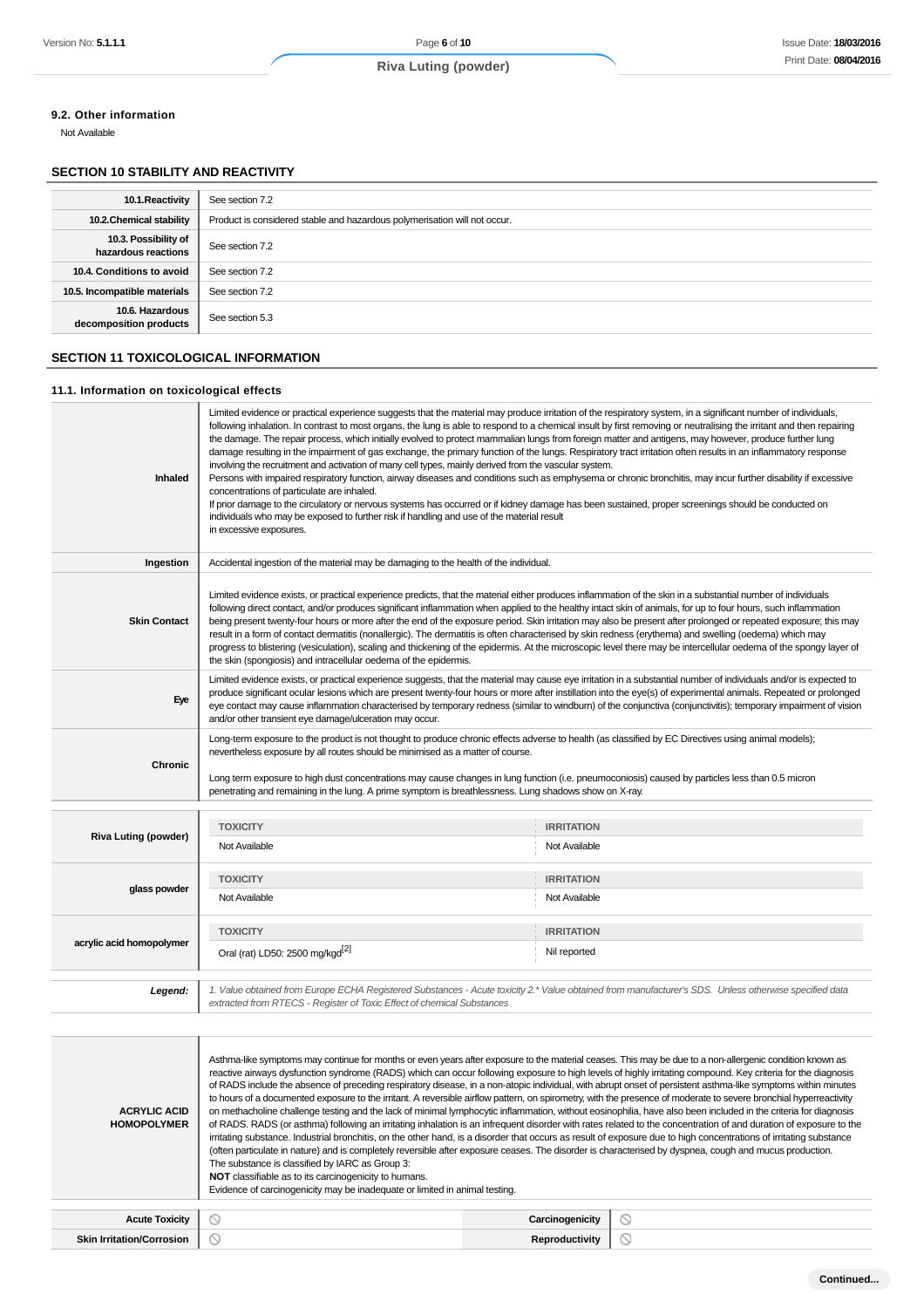| Serious Eye<br>Damage/Irritation            | <b>STOT - Single Exposure</b>   |                                                                                                                                                                    |
|---------------------------------------------|---------------------------------|--------------------------------------------------------------------------------------------------------------------------------------------------------------------|
| <b>Respiratory or Skin</b><br>sensitisation | <b>STOT - Repeated Exposure</b> |                                                                                                                                                                    |
| Mutagenicity                                | <b>Aspiration Hazard</b>        |                                                                                                                                                                    |
|                                             | Legend:                         | $\blacktriangleright$ - Data available but does not fill the criteria for classification<br>$\blacktriangleright$ - Data required to make classification available |

 $\bigcirc$  – Data Not Available to make classification

# **SECTION 12 ECOLOGICAL INFORMATION**

### **12.1. Toxicity**

| Ingredient               | Endpoint                                                                                                                                                                                                                                                                                                                                                                                 | <b>Test Duration (hr)</b> | <b>Species</b>                | Value        | Source |
|--------------------------|------------------------------------------------------------------------------------------------------------------------------------------------------------------------------------------------------------------------------------------------------------------------------------------------------------------------------------------------------------------------------------------|---------------------------|-------------------------------|--------------|--------|
| acrylic acid homopolymer | EC50                                                                                                                                                                                                                                                                                                                                                                                     | 384                       | Crustacea                     | 389.869mg/L  | 3      |
| acrylic acid homopolymer | EC50                                                                                                                                                                                                                                                                                                                                                                                     | 96                        | Algae or other aquatic plants | 8596.446ma/L | 3      |
| acrylic acid homopolymer | LC50                                                                                                                                                                                                                                                                                                                                                                                     | 96                        | Fish                          | 1684.686ma/L | 3      |
| Legend:                  | Extracted from 1. IUCLID Toxicity Data 2. Europe ECHA Registered Substances - Ecotoxicological Information - Aquatic Toxicity 3. EPIWIN Suite V3.12 -<br>Aquatic Toxicity Data (Estimated) 4. US EPA, Ecotox database - Aquatic Toxicity Data 5. ECETOC Aquatic Hazard Assessment Data 6. NITE (Japan) -<br>Bioconcentration Data 7. METI (Japan) - Bioconcentration Data 8. Vendor Data |                           |                               |              |        |

#### **DO NOT** discharge into sewer or waterways.

### **12.2. Persistence and degradability**

| Ingredient          | Soil | : Air |
|---------------------|------|-------|
| $\sim$<br>$m\alpha$ | LOW  | LOW   |

#### **12.3. Bioaccumulative potential**

| Ingredient               | <b>Bioaccumulation</b>   |
|--------------------------|--------------------------|
| acrylic acid homopolymer | LOW (LogKOW = $0.4415$ ) |

### **12.4. Mobility in soil**

| Ingredient               | <b>Mobility</b>           |
|--------------------------|---------------------------|
| acrylic acid homopolymer | 1.201<br>$HIGH (KOC = 1.$ |

### **12.5.Results of PBT and vPvB assessment**

| Relevant available data | Not Available | Not Available | Not Available |
|-------------------------|---------------|---------------|---------------|
| PBT Criteria fulfilled? | Not Available | Not Available | Not Available |

#### **12.6. Other adverse effects**

No data available

### **SECTION 13 DISPOSAL CONSIDERATIONS**

### **13.1. Waste treatment methods**

| <b>Product / Packaging</b><br>disposal | DO NOT allow wash water from cleaning or process equipment to enter drains.<br>It may be necessary to collect all wash water for treatment before disposal.<br>In all cases disposal to sewer may be subject to local laws and requlations and these should be considered first.<br>• Where in doubt contact the responsible authority.<br>Consult State Land Waste Management Authority for disposal.<br>Bury residue in an authorised landfill. |
|----------------------------------------|---------------------------------------------------------------------------------------------------------------------------------------------------------------------------------------------------------------------------------------------------------------------------------------------------------------------------------------------------------------------------------------------------------------------------------------------------|
| Waste treatment options                | Not Available                                                                                                                                                                                                                                                                                                                                                                                                                                     |
| Sewage disposal options                | Not Available                                                                                                                                                                                                                                                                                                                                                                                                                                     |

### **SECTION 14 TRANSPORT INFORMATION**

| <b>Labels Required</b>                                               |                |  |  |
|----------------------------------------------------------------------|----------------|--|--|
| <b>Marine Pollutant</b>                                              | NO.            |  |  |
| Land transport (ADR): NOT REGULATED FOR TRANSPORT OF DANGEROUS GOODS |                |  |  |
| 14.1.UN number                                                       | Not Applicable |  |  |
| 14.2. Packing group                                                  | Not Applicable |  |  |
| 14.3.UN proper shipping<br>name                                      | Not Applicable |  |  |
| 14.4. Environmental hazard                                           | Not Applicable |  |  |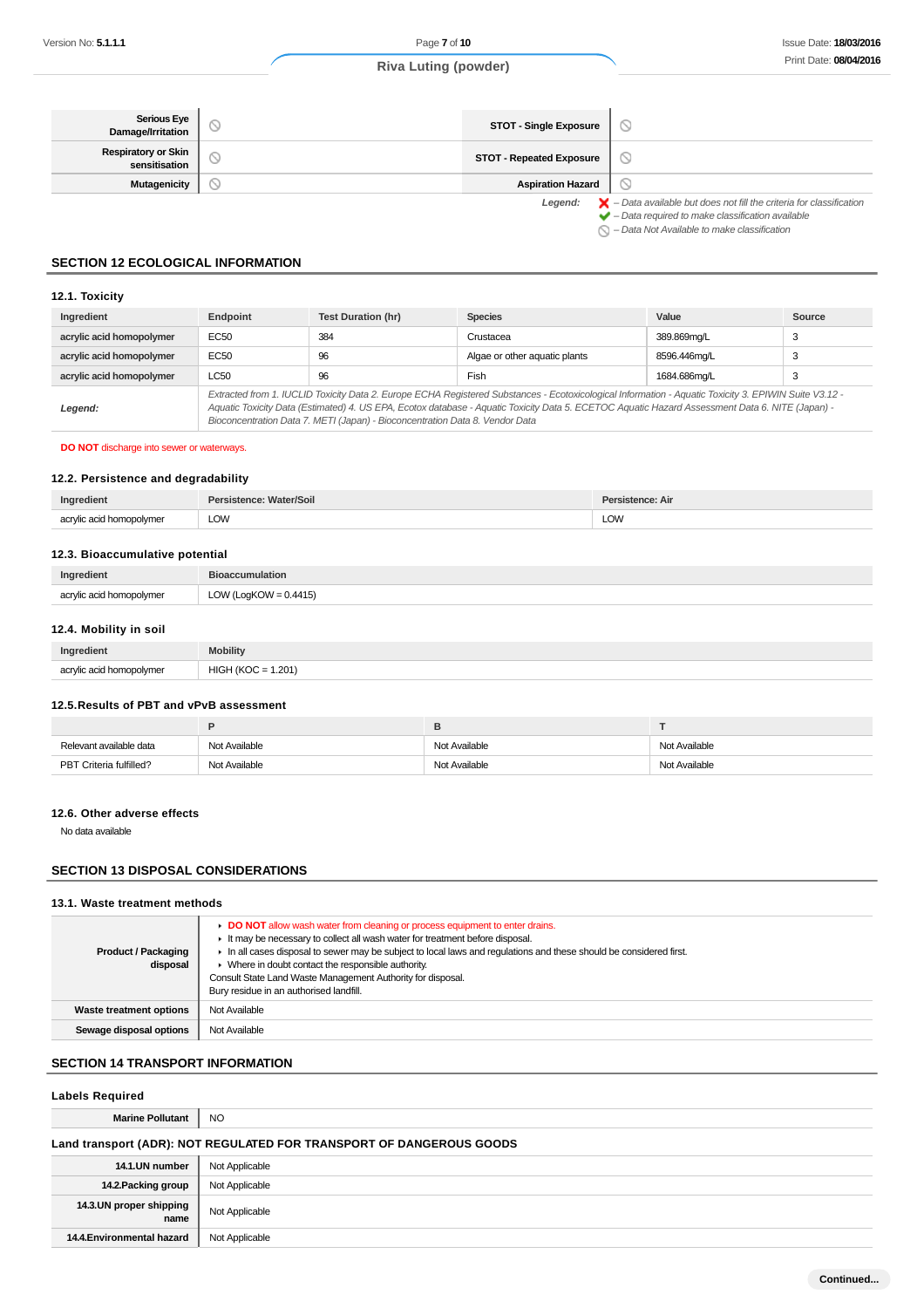| 14.5. Transport hazard<br>class(es)   | Not Applicable<br>Class<br>Not Applicable<br>Subrisk |                |
|---------------------------------------|------------------------------------------------------|----------------|
|                                       | Hazard identification (Kemler)                       | Not Applicable |
| 14.6. Special precautions for<br>user | Classification code                                  | Not Applicable |
|                                       | <b>Hazard Label</b>                                  | Not Applicable |
|                                       | Special provisions                                   | Not Applicable |
|                                       | Limited quantity                                     | Not Applicable |

#### **Air transport (ICAO-IATA / DGR): NOT REGULATED FOR TRANSPORT OF DANGEROUS GOODS**

| 14.1. UN number                       | Not Applicable                                                                                                         |                |  |
|---------------------------------------|------------------------------------------------------------------------------------------------------------------------|----------------|--|
| 14.2. Packing group                   | Not Applicable                                                                                                         |                |  |
| 14.3. UN proper shipping<br>name      | Not Applicable                                                                                                         |                |  |
| 14.4. Environmental hazard            | Not Applicable                                                                                                         |                |  |
| 14.5. Transport hazard<br>class(es)   | <b>ICAO/IATA Class</b><br>Not Applicable<br>ICAO / IATA Subrisk<br>Not Applicable<br><b>ERG Code</b><br>Not Applicable |                |  |
|                                       | Special provisions                                                                                                     | Not Applicable |  |
|                                       | Cargo Only Packing Instructions                                                                                        | Not Applicable |  |
|                                       | Cargo Only Maximum Qty / Pack                                                                                          | Not Applicable |  |
| 14.6. Special precautions for<br>user | Passenger and Cargo Packing Instructions                                                                               | Not Applicable |  |
|                                       | Passenger and Cargo Maximum Qty / Pack                                                                                 | Not Applicable |  |
|                                       | Passenger and Cargo Limited Quantity Packing Instructions                                                              | Not Applicable |  |
|                                       | Passenger and Cargo Limited Maximum Qty / Pack                                                                         | Not Applicable |  |

### **Sea transport (IMDG-Code / GGVSee): NOT REGULATED FOR TRANSPORT OF DANGEROUS GOODS**

| 14.1. UN number                       | Not Applicable                                                                                                             |
|---------------------------------------|----------------------------------------------------------------------------------------------------------------------------|
| 14.2. Packing group                   | Not Applicable                                                                                                             |
| 14.3. UN proper shipping<br>name      | Not Applicable                                                                                                             |
| 14.4. Environmental hazard            | Not Applicable                                                                                                             |
| 14.5. Transport hazard<br>class(es)   | <b>IMDG Class</b><br>Not Applicable<br><b>IMDG Subrisk</b><br>Not Applicable                                               |
| 14.6. Special precautions for<br>user | <b>EMS Number</b><br>Not Applicable<br>Special provisions<br>Not Applicable<br>Not Applicable<br><b>Limited Quantities</b> |

### **Inland waterways transport (ADN): NOT REGULATED FOR TRANSPORT OF DANGEROUS GOODS**

| 14.1. UN number                       | Not Applicable                                                                                                                                                                                     |
|---------------------------------------|----------------------------------------------------------------------------------------------------------------------------------------------------------------------------------------------------|
| 14.2. Packing group                   | Not Applicable                                                                                                                                                                                     |
| 14.3. UN proper shipping<br>name      | Not Applicable                                                                                                                                                                                     |
| 14.4. Environmental hazard            | Not Applicable                                                                                                                                                                                     |
| 14.5. Transport hazard<br>class(es)   | Not Applicable<br>Not Applicable                                                                                                                                                                   |
| 14.6. Special precautions for<br>user | Classification code<br>Not Applicable<br>Special provisions<br>Not Applicable<br>Not Applicable<br>Limited quantity<br>Equipment required<br>Not Applicable<br>Not Applicable<br>Fire cones number |

**Transport in bulk according to Annex II of MARPOL and the IBC code** Not Applicable

### **SECTION 15 REGULATORY INFORMATION**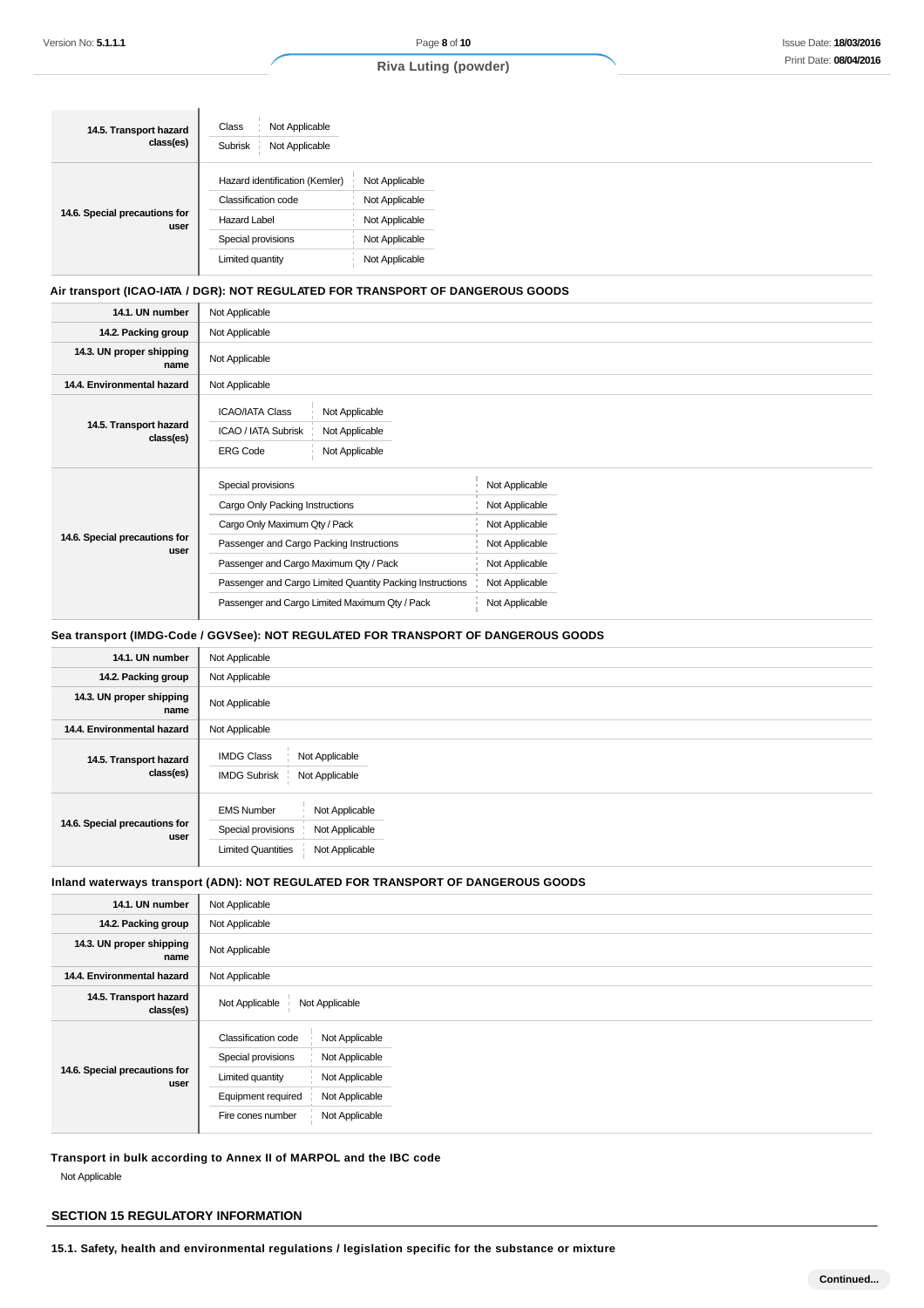#### **GLASS POWDER(NOT APPLICABLE) IS FOUND ON THE FOLLOWING REGULATORY LISTS**

#### Not Applicable

#### **ACRYLIC ACID HOMOPOLYMER(9003-01-4) IS FOUND ON THE FOLLOWING REGULATORY LISTS**

| EU REACH Requiation (EC) No 1907/2006 - Annex XVII - Restrictions on the manufacture, | International Agency for Research on Cancer (IARC) - Agents Classified by the IARC |
|---------------------------------------------------------------------------------------|------------------------------------------------------------------------------------|
| placing on the market and use of certain dangerous substances, mixtures and articles  | Monographs                                                                         |
| European Customs Inventory of Chemical Substances ECICS (English)                     |                                                                                    |

This safety data sheet is in compliance with the following EU legislation and its adaptations - as far as applicable -: 67/548/EEC, 1999/45/EC, 98/24/EC, 92/85/EC, 94/33/EC, 91/689/EEC, 1999/13/EC, Commission Regulation (EU) 2015/830, Regulation (EC) No 1272/2008 and their amendments as well as the following British legislation: - The Control of Substances Hazardous to Health Regulations (COSHH) 2002 - COSHH Essentials - The Management of Health and Safety at Work Regulations 1999

#### **15.2. Chemical safety assessment**

For further information please look at the Chemical Safety Assessment and Exposure Scenarios prepared by your Supply Chain if available.

#### **ECHA SUMMARY**

| Ingredient                                                                                                           | <b>CAS number</b>                        | <b>Index No</b> |                                       |                                          | <b>ECHA Dossier</b> |                                 |  |
|----------------------------------------------------------------------------------------------------------------------|------------------------------------------|-----------------|---------------------------------------|------------------------------------------|---------------------|---------------------------------|--|
| glass powder                                                                                                         |                                          | Not Applicable  |                                       |                                          | Not Applicable      |                                 |  |
|                                                                                                                      |                                          |                 |                                       |                                          |                     |                                 |  |
| <b>Harmonisation (C&amp;L</b><br>Inventory)                                                                          | <b>Hazard Class and Category Code(s)</b> |                 | <b>Pictograms Signal Word Code(s)</b> |                                          |                     | <b>Hazard Statement Code(s)</b> |  |
| Not Available                                                                                                        | Not Available                            | Not Available   |                                       |                                          | Not Available       |                                 |  |
| Harmonisation Code $1 =$ The most prevalent classification. Harmonisation Code $2 =$ The most severe classification. |                                          |                 |                                       |                                          |                     |                                 |  |
|                                                                                                                      |                                          |                 |                                       |                                          |                     |                                 |  |
| Ingredient                                                                                                           | <b>CAS number</b>                        | <b>Index No</b> |                                       | <b>ECHA Dossier</b>                      |                     |                                 |  |
| acrylic acid homopolymer                                                                                             | 9003-01-4                                |                 | Not Available                         |                                          | Not Available       |                                 |  |
|                                                                                                                      |                                          |                 |                                       |                                          |                     |                                 |  |
| <b>Harmonisation (C&amp;L</b><br>Inventory)                                                                          | <b>Hazard Class and Category Code(s)</b> |                 |                                       | <b>Pictograms Signal</b><br>Word Code(s) |                     | <b>Hazard Statement Code(s)</b> |  |
|                                                                                                                      |                                          |                 |                                       |                                          |                     | H319, H335, H340, H350, H314,   |  |

| Not Classified                                                                                                                                                                               | Wng, GHS08, Dgr,<br>GHS05, GHS09, GHS02 | H319, H335, H340, H350, H314,<br>H332, H317, H290, H226, H302,<br>H <sub>312</sub> |
|----------------------------------------------------------------------------------------------------------------------------------------------------------------------------------------------|-----------------------------------------|------------------------------------------------------------------------------------|
| Not Classified, Skin Irrit. 2, Eye Irrit. 2, STOT SE 3, Muta. 1B, Carc. 1A, Skin Corr.<br>1B, Aquatic Chronic 3, Skin Corr. 1A, Acute Tox. 4, Met. Corr. 1, Flam. Lig. 3,<br>Aquatic Acute 1 | Wng, GHS08, Dgr,<br>GHS05, GHS09, GHS02 | H319, H335, H340, H350, H314,<br>H332, H317, H290, H226, H302,<br>H312             |
| Skin Corr. 1B, Eye Dam. 1                                                                                                                                                                    | GHS05, Dar                              | H <sub>314</sub>                                                                   |

Harmonisation Code 1 = The most prevalent classification. Harmonisation Code 2 = The most severe classification.

| <b>National Inventory</b>               | <b>Status</b>                                                                                                                                                                              |
|-----------------------------------------|--------------------------------------------------------------------------------------------------------------------------------------------------------------------------------------------|
| Australia - AICS                        | Y                                                                                                                                                                                          |
| Canada - DSL                            | Y                                                                                                                                                                                          |
| Canada - NDSL                           | N (acrylic acid homopolymer)                                                                                                                                                               |
| China - IECSC                           | Y                                                                                                                                                                                          |
| Europe - EINEC / ELINCS /<br><b>NLP</b> | N (acrylic acid homopolymer)                                                                                                                                                               |
| Japan - ENCS                            | Y                                                                                                                                                                                          |
| Korea - KECI                            | Y                                                                                                                                                                                          |
| New Zealand - NZIoC                     | Y                                                                                                                                                                                          |
| Philippines - PICCS                     | Y                                                                                                                                                                                          |
| USA - TSCA                              | Y                                                                                                                                                                                          |
| Legend:                                 | $Y = All$ ingredients are on the inventory<br>N = Not determined or one or more ingredients are not on the inventory and are not exempt from listing(see specific ingredients in brackets) |

### **SECTION 16 OTHER INFORMATION**

# **Full text Risk and Hazard codes H226** Flammable liquid and vapour. **H290** May be corrosive to metals. **H302** Harmful if swallowed. **H312** Harmful in contact with skin. **H314** Causes severe skin burns and eye damage. **H315** Causes skin irritation. H317 | May cause an allergic skin reaction. **H319** Causes serious eye irritation. **H332** Harmful if inhaled. **H335** May cause respiratory irritation. **H340** May cause genetic defects.